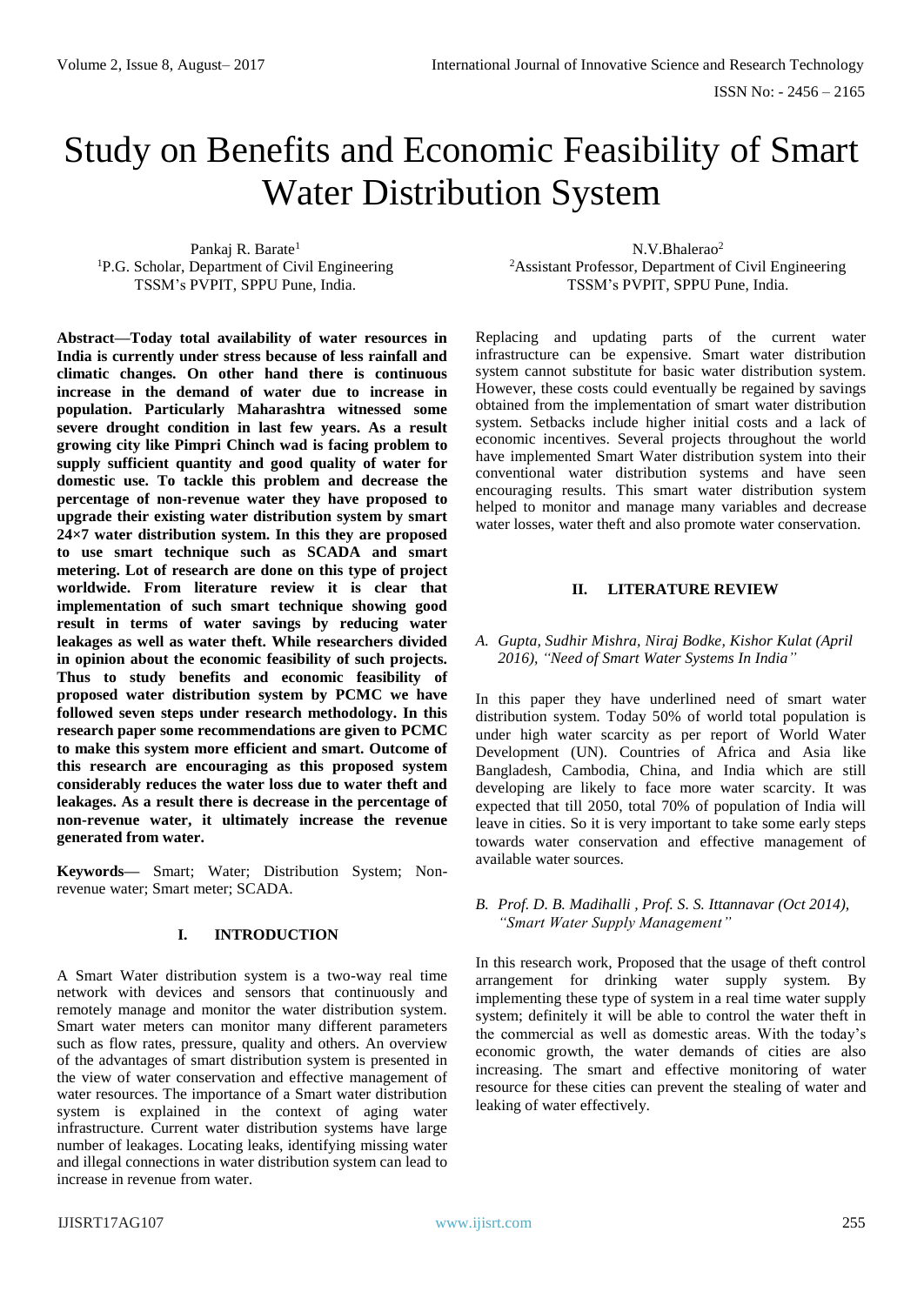# *C. Mircea Dobriceanu, Alexandru Bitoleanu, Mihaela Popescu, Sorin Enache, Eugen Subtirelu (OCT 2008) "SCADA System for Monitoring Water Supply Networks"*

The implementation of smart solutions in an effective functioning of the storage reservoir, distribution system and pumping stations in the public water distribution system implies the existence of some controlling and management systems based on smart computational technology. To obtain this information, based on analyses and solution of the technological process, there is proposed an SCADA type smart system which gives an optimum drive of the smart technological process and a more safety about the water distribution system with the purpose to good improvement in the quality and services offered to people.

# **III. RESEARCH OBJECTIVE**

- To identify the troubles in existing water distribution system of PCMC.
- To study the components of smart water distribution system and their role in increasing the efficiency water distribution system.
- Calculate the possible increase in the revenue for next 15 years due to implementation of 24×7 water distribution system.
- Give recommendation to make distribution system smart and increase efficiency of proposed distribution system to achieve least possible non-revenue water percentage.

# **IV. METHODOLOGY**

For today's water scarcity There is one solution to solve those problems in existing water distribution system is implementation of Smart technique system as a tool to help and manage our existing water distribution systems. PCMC proposed to upgrade their existing water distribution system to 24x7 pressurized water distribution systems using smart technique such as smart metering and SCADA. So we have to study the possible effect of this proposed water distribution system and its economical benefits.



Fig. No. 1: Flow Chart of Methodology

# *A. Case Study*

Pimpri Chinchwad is a city of 1730133 populations in 2011, Pimpri-Chinchwad Municipal Corporation (PCMC) is provide water and sewerage services to the city. PCMC have four treatment plants. PCMC having 90 elevated reservoirs to supply water to distribution network. PCMC supply a total 430 mld of water city with the help of 1800 km network.

## *B. Data Collection*

For identifying problem it is important to prove its existence. There is need to analyse the problem fully before moving to factors that can contribute to solve the problem. Data collection for this study will be done form PCMC water supply department.

*C. Identify the Troubles in Existing Water Distribution System*

Water supplied to the end user in PCMC area in morning and evening hours and total duration of water varies from 2-6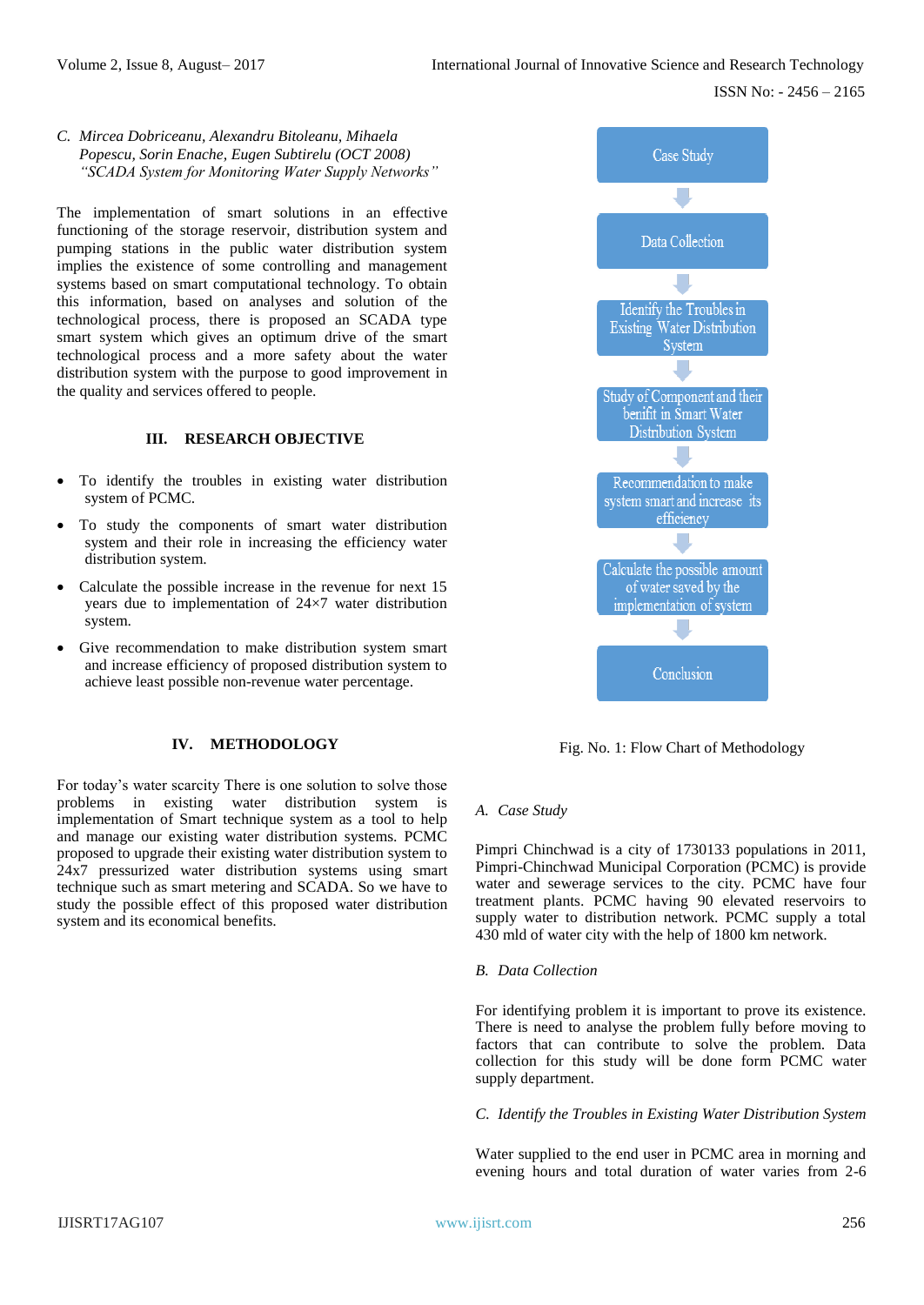hours. Some month in summer alternate day water supply is done due to less availability of water. In some area water quality of water supplied is very poor due to such contaminated water supply there is risk of spreading water borne diseases. Pressure in some area of PCMC is very less due to this system enable to provide require amount of water to the customers in supply hours. And there are several small as well as big leakages in the water distribution system which is take place at pipeline joins, metering point, mains and sub mains. Some of these leakages are not even visible for eyes. Due to this large amount of water is wasted. Around 20 percent of water is wasted due to these leakages. Along with this it triggered the process of water contamination through these leakage and pipeline joints as outside contaminated water entered in pipeline and contaminate treated water. Water theft is again important problem regarding existing water distribution system. Due to stolen water customers who are actually paying for water will not get sufficient amount of water and PCMC also not getting any revenue from this stolen water. Problem of water loss and water theft largely contribute to the non-revenue water. According to PCMC there is around 40 percent of total water is non-revenue water which leads to large financial loss to PCMC.

# *D. Study of Component and Their Working in Smart Water Distribution System*

A smart water distribution system starts at the water source, where smart pumps, smart meters, smart valve, and different type of sensors are installed in the system. In smart water distribution system of city, contaminant sensors are installed in addition to other sensors such as flood sensors. At the last stage of system such as end-users at homes, schools apartments, public building and business hub, end-use sensing devices are installed e.g. smart irrigation controllers, contaminant sensors and smart meters.



Fig No.2: Component of Smart Water Distribution System

From a technical view, the smart water distribution system is a highly complex in nature as it includes combination of multiple digital and non-digital component and systems.

- Measurement and sensing devices
- Automation and controls
- Basin data management
- Real time data analytics and modeling
- Communication channels.

| <b>Physical</b><br>infrastructure                                                                                                                                                     | Software and services (e.g. data infrastructure, software,<br>hardware, professional and managed services |                                                                                                                                                                                |                                                                                                                                                                                                   |  |  |  |  |
|---------------------------------------------------------------------------------------------------------------------------------------------------------------------------------------|-----------------------------------------------------------------------------------------------------------|--------------------------------------------------------------------------------------------------------------------------------------------------------------------------------|---------------------------------------------------------------------------------------------------------------------------------------------------------------------------------------------------|--|--|--|--|
| Monitoring of<br>flow (volume,<br>pressure,<br>temperature),<br>quality (effluent<br>chemical and<br>contaminant.<br>pH),<br>acoustics(leak<br>detection), supply<br>(reservoir water | Dafa<br>communication<br>infrastructure<br>(Two way radio<br>cellular network)                            | Data hosting and<br>storage, basic data<br>accessibility and<br>display (e.g.<br>interface of access<br>communication<br>data, network<br>visualization and<br>cyber security) | Senior management<br>dashboard, tools for<br>pattern detection<br>predictive<br>modelling and data<br>driven decision<br>support (e.g.<br>energy, assets<br>leakage, water<br>supply and prising) |  |  |  |  |
| <b>Measurement</b><br>and<br>operational<br>devices                                                                                                                                   | Communication<br>Channel                                                                                  | <b>Data Storage</b><br>And<br>Management<br>Automation of system and control<br>Automated physical network infrastructure (i.e. pumps                                          | Programs for<br>Data Analysis<br>and Decision<br><b>Making</b>                                                                                                                                    |  |  |  |  |
| and valves) and software to manage pressure, quality,<br>flow shutoff etc.                                                                                                            |                                                                                                           |                                                                                                                                                                                |                                                                                                                                                                                                   |  |  |  |  |

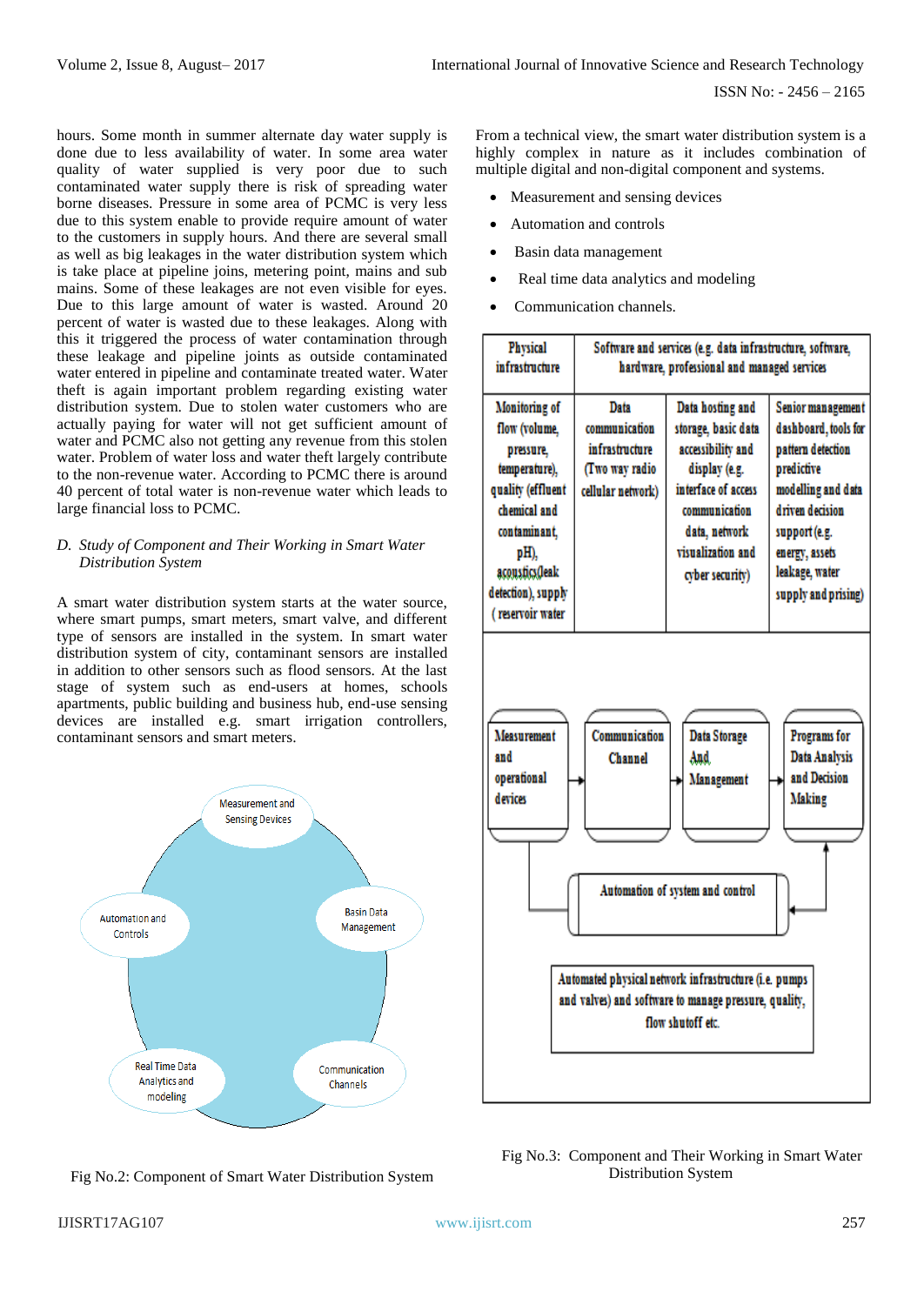ISSN No: - 2456 – 2165

*E. Study of Benefits of Smart Water Distribution System*

#### *a). Reduce Consumer Leakages*

SCADA and smart water meter is capable of detecting unusual consumption of water such as a permanent leak located downstream. Depending on the smart metering infrastructure this leakage in pipe may be reported to consumer after only a few hours. Also, advanced smart meters are capable of delivering important additional information which can be the date and time when the leak in pipe started and the amount of loss of water through this leak. It also able to identify the

## *b). Increase Operational Efficiency*

Meters have to be installed to read water consumption regularly for water revenue to be generated. AMR positively effect on meter reading operations by avoiding the need of physically access to the meters and minimizes the probability of field errors. On-demand AMR gives field readings which minimize field visits for off-cycle and special reads. AMR is particularly adapted in case of hard-to read meters, like in flooded pits, or meters located in hard to access places.

#### *c). Delivering Professional Services for the Water Utility*

With smart water distribution system, payment and bills are based on actual consumption of water. Estimation of bills is no longer necessary and billing time cycle is reduced considerably. Accurate estimation of bill also results in reduction of customer complaints due to faulty meter reading problems, thus reducing customer frustration.

# **V. RECOMENDATIONS**

- PCMC should establish separate control room for the monitoring of distribution system so that good coordination among the various elements in management system. Also it will provide the central common place for reporting of all elements in system. Along with this it will give orders to respective teams in case of maintains.
- PCMC water department should prepare the list of time limit for various works so that all employees should follow these time limits to complete that particular work.
- To avoid water theft PCMC should established quick reaction team to take action on such illegal connections. This team should locate the illegal connections on the basis on information from control room as well as from frequent checking of such suspected areas. Early action should be taken on such theft as it is going to increase the theft water as time passes.
- PCMC should established quick reaction team for maintains propose. It should be equipped with all type of tools which are required for maintains of distribution system with skilled labor. This team should act in predetermined time limit so that problem of any type of maintains should complete as early as possible.
- PCMC should collect reading of water consumption on monthly basis as system having AMR meter so it is easy to collect these reading on monthly basis. Whereas in existing system collecting meter readings on yearly basis.

Control room should monitor the quality of water in all areas of water distribution system. If it is found that quality of water is poor in some area then control room should give information to on field team and on field team should find the causes of water contamination and suitable remedial measures should be taken as early as possible to avoid further contamination.

# **VI. ANALYSIS AND INTERPRETATION PF RESULT**

According to PCMC water supply department current nonrevenue water (NRW) is 40 percent of total production. From this study we can say that this percentage of non-revenue water can reduced to 15 percent step by step after implementation of water distribution system. For calculation we have considered next 5 year NRW. Daily water requirement of water is calculated by taking water requirement per capita per day 175 lpcd. And we assumed that project completed in one year in 2017.

## *A. Percent of Non-Revenue Water*

Percentage of non-revenue of water considered in calculation of revenue generated from water is obtained from water supply department of PCMC. Percentage of NWR for without implementation case is assumed as given below Percentage of non-revenue water considered in both case is given in table below.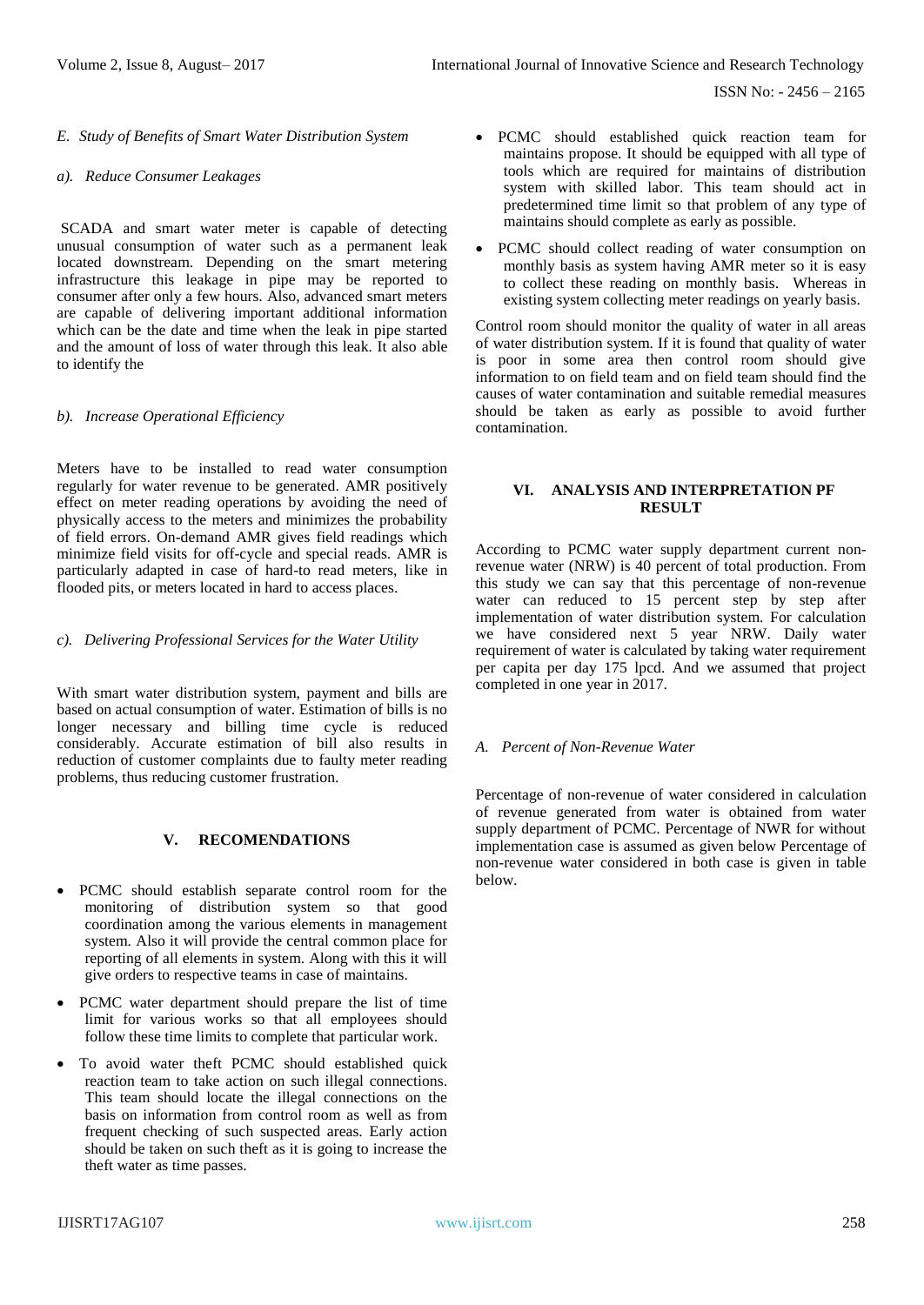| Sr.<br>N <sub>0</sub>                    | r                | Yea | Populati<br>on     | <b>NRW</b><br>$\%$<br>after<br>implement<br>ation | NRW %<br>Without<br>implementat<br>ion |
|------------------------------------------|------------------|-----|--------------------|---------------------------------------------------|----------------------------------------|
| $\mathbf{1}$                             | 7                | 201 | 2020508<br>.67     | 40                                                | 40                                     |
| $\overline{2}$                           | 8                | 201 | 2072232<br>.64     | 30                                                | 35                                     |
| 3                                        | 9                | 201 | 2124907<br>.48     | 20                                                | 30                                     |
| $\overline{4}$                           | $\overline{0}$   | 202 | 2178533<br>.18     | 20                                                | 25                                     |
| 5                                        | $\mathbf{1}$     | 202 | 2233109<br>.75     | 15                                                | 20                                     |
| 6                                        | $\overline{c}$   | 202 | 2288637<br>.19     | 15                                                | 20                                     |
| $\tau$                                   | 3                | 202 | 2345115<br>.49     | 15                                                | 20                                     |
| 8                                        | $\overline{4}$   | 202 | 2402544<br>.66     | 15                                                | 20                                     |
| 9                                        | 5                | 202 | 2460924<br>.70     | 15                                                | 20                                     |
| $\mathbf{1}$<br>$\boldsymbol{0}$         | 6                | 202 | 2520255<br>.60     | 15                                                | 20                                     |
| $\mathbf{1}$<br>$\mathbf{1}$             | 7                | 202 | 2580537<br>.37     | 15                                                | 20                                     |
| 1<br>$\boldsymbol{2}$                    | 8                | 202 | 2641770<br>.00     | 15                                                | 20                                     |
| $\mathbf{1}$<br>3                        | 9                | 202 | 2703953<br>.50     | 15                                                | 20                                     |
| $\mathbf{1}$<br>$\overline{\mathcal{L}}$ | $\boldsymbol{0}$ | 203 | 2767087<br>.87     | 15                                                | 20                                     |
| $\mathbf{1}$<br>5                        | 1                | 203 | 2831173<br>$.10\,$ | 15                                                | 20                                     |



Fig. No. 4: Expected Revenue

| r | Yea          | <b>Revenue</b><br>Without<br>Implementation<br>in Lakh | <b>Revenue</b><br>After<br>Implementation<br>in Lakh | <b>Increa</b><br>in<br>se<br><b>Revenue</b><br>in Lakh |
|---|--------------|--------------------------------------------------------|------------------------------------------------------|--------------------------------------------------------|
|   | 2017         | 4540.07                                                | 4540.07                                              | 0.00                                                   |
|   | 2018         | 5651.57                                                | 6086.30                                              | 434.74                                                 |
|   | 2019         | 5956.55                                                | 7942.06                                              | 1985.5                                                 |
|   | 2020         | 7330.79                                                | 9022.51                                              | 1691.7                                                 |
|   | 2021         | 10213.59                                               | 10851.93                                             | 638.35                                                 |
|   | 2022         | 11262.22                                               | 12232.02                                             | 969.80                                                 |
|   | 2023         | 12386.79                                               | 13745.89                                             | 1359.1                                                 |
|   | 2024         | 13590.64                                               | 15402.72                                             | 1812.0                                                 |
|   | 2025         | 14882.90                                               | 17218.68                                             | 2335.7                                                 |
|   | 2026         | 16273.28                                               | 19211.51                                             | 2938.2                                                 |
|   | 2027         | 17766.23                                               | 20974.02                                             | 3207.7                                                 |
|   | 2028         | 19366.30                                               | 22862.99                                             | 3496.6                                                 |
|   | 2029         | 21096.80                                               | 24905.93                                             | 3809.1                                                 |
|   | 2030         | 22963.77                                               | 27110.00                                             | 4146.2                                                 |
|   | 2031         | 24979.95                                               | 29490.22                                             | 4510.2                                                 |
|   | <b>Total</b> |                                                        |                                                      | 33335.<br>4                                            |

Table No. 1: Percent of Non-Revenue Water

# *B. Expected Revenue*

With the help of above information revenue calculation is carried out and results are tabulated below

Table No. 2: Calculation of Revenue.